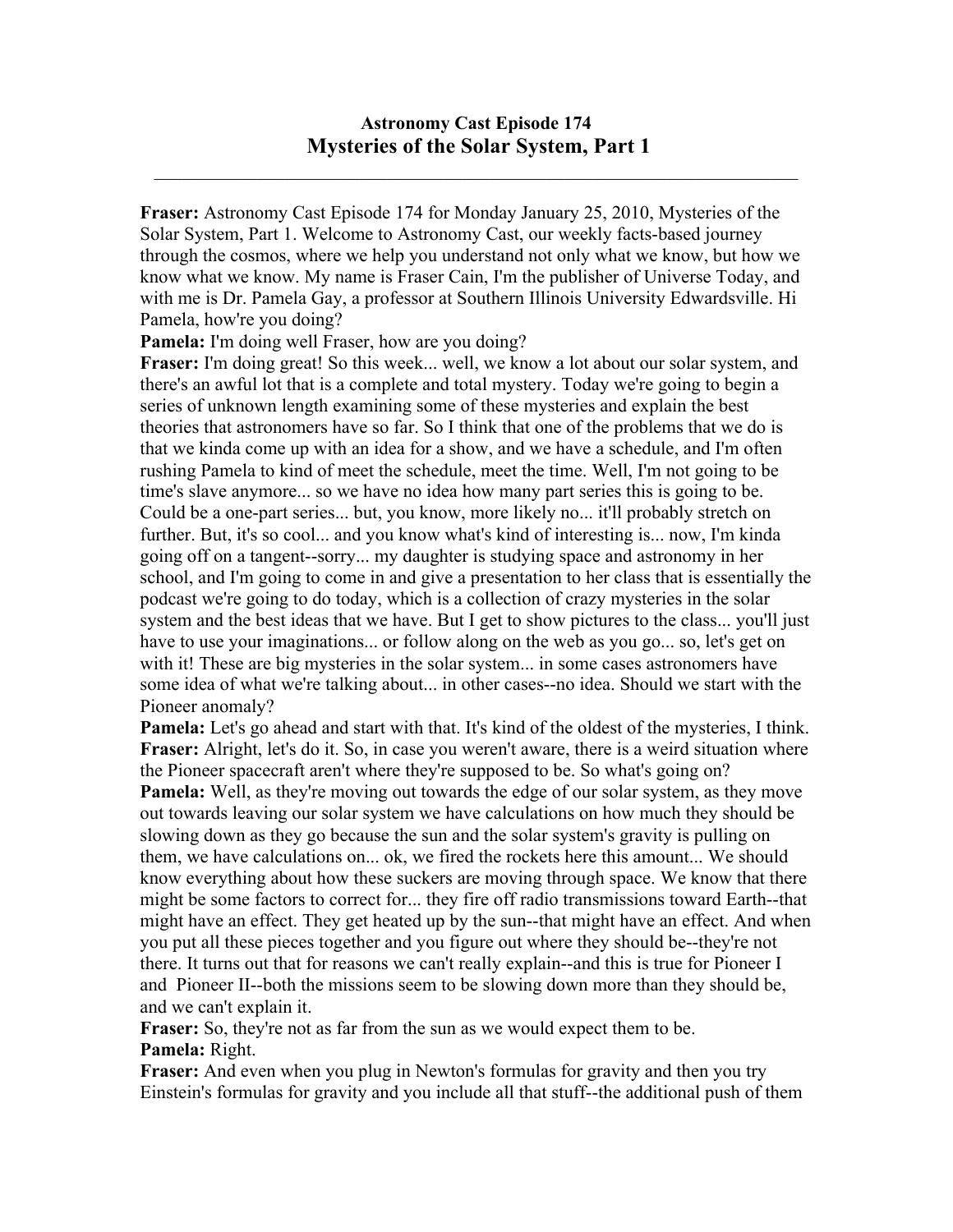using the radio transmitters... that's a pretty weak amount of push that they must be getting--they're still slowing down too quickly.

**Pamela:** Right. And the thing is, all of these things that we've tried to blame the Pioneer anomaly on--the fact that that they are using their antennae to blast radio signals... that should be accelerating them away from the solar system, the fact that the sun is heating them on one side and not the other... that should be pushing them away from the solar system... So, for some reason those things aren't pushing them out of the solar system, or at least there's something else keeping them in the solar system with an even stronger force. And all we can really do is go over the numbers again and start scrutinizing how we built the missions. And the crazy thing is, within error, it looks like we might have the exact same results for the Cassini and Galileo missions as well on their way out to Jupiter and Saturn.

**Fraser:** What about the Voyagers?

**Pamela:** The Voyager missions... and now we're going to hopefully have New Horizons as another case study to look at. But we're not sure how to explain how these different missions all have, with their different architectures, seemingly the same anomaly. Now the thing is so far, Cassini, New Horizons, and Galileo haven't gotten that far out and we have a completely different design for those missions than we have for the older ones. And we also, more importantly, have a different way of transmitting and storing the data. And one of the things that's being scrutinized is are changes in how we look at the data... are those differences over all the years and all the different format changes--are those the responsible party? Or does it actually have something to do with the spacecraft and its fuel cells perhaps giving off heat in one direction but not the other.

**Fraser:** And so it's either a measurement error...

**Pamela:** Yep.

Fraser: It's an unknown... sort of something going on with the spacecraft, some interaction that we're not thinking of, like...

**Pamela:** One side is hot due to the fuel cell, and that side is the one that's away from the sun and that heat from the fuel cell is creating a force.

**Fraser:** Or, it is deep and fundamental... that there is some understanding of basic physics of about how things move in space over long distances that we just don't understand.

**Pamela:** And that's the most painful one to deal with because when we look at the orbit's of the Kuiper Belt objects---they make sense. When we look at the orbits of Uranus and Neptune--they make sense. When we look at the orbits of even all of their moons--they make sense. So, whatever it is, if it is fundamental physics, is only working on this radial axis from the sun, and it's not affecting things orbiting the sun. And that just seems crazy. **Fraser:** So, things moving away from the sun experience this thing... whatever it is. And it could be, you know...

**Pamela:** Just the way we built the suckers causes them to behave differently... that could be it.

**Fraser:** Right. And this is one of those things... it's so great because it's so simple. It could be either... oh, yeah, we have a slight modification to our math... oh, we wrote down the numbers wrong, or we don't understand gravity... you know.... It's quite a wide range of possibilities, so... anyway... so that's it--mystery! We don't know... stay tuned!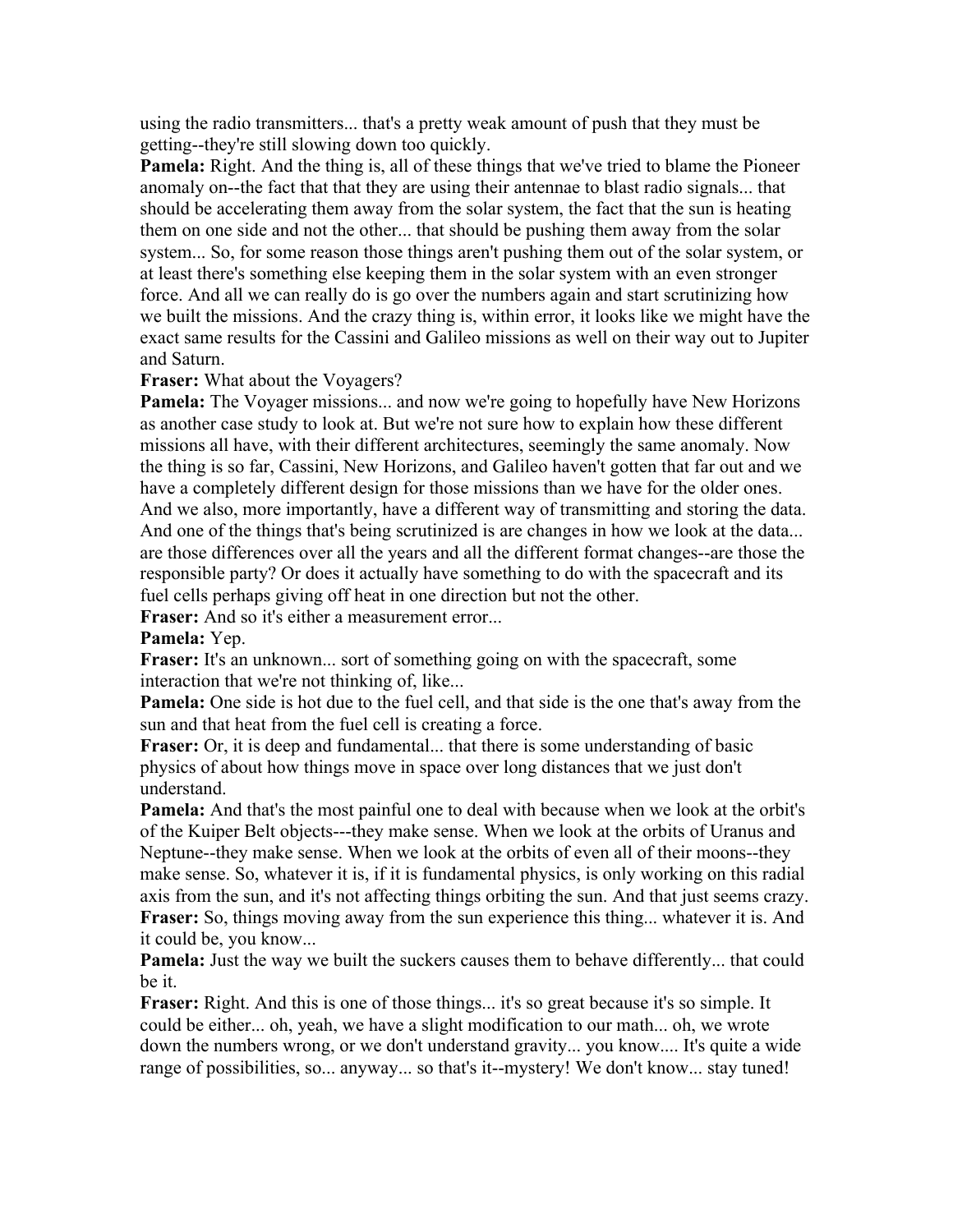So, mystery number two--the strange axes of Uranus and Venus. So, Venus is flipped completely upside down, so...

**Pamela:** 177.3 degrees off of normal.

**Fraser:** Right, so imagine you take the earth spinning... you flip it upside down but still keep it spinning in the same direction... from your perspective looking at the planet now... it's going the wrong direction. Venus rotates backwards to all the other planets in the solar system. Uranus has just been rolled only onto its side, so, you know, sometimes it's pointing its south pole at the sun, and other times it's pointing its north pole at the sun, and... you know... is spinning on its side.

**Pamela:** It's tilted 97.7 degrees. So neither of them are quite dead on... but, wow they're close.

**Fraser:** So what is up with that?

**Pamela:** Well, we don't quite know.

**Fraser:** Right, the earth has an axial tilt of 23.5 degrees... Mars is kinda similar... Mercury is kinda similar... Jupiter, Saturn, they're all close to that.

**Pamela:** So, we have two different mainstream theories. The first is that in both cases... take a planet, whack a planet with another planet, and it flips over. With Uranus, that starts to get a little bit troubling because you need to get things really big to hit it, and we just don't know if there was anything that big hanging out doing the colliding back then. **Fraser:** But couldn't just time do the trick for you? You hit it with something... I don't know... Mars-sized, and then you just give it 4.5 billion years to roll over?

**Pamela:** No, because these things tend to either keep rolling once set into motion--it's "things in motion stay in motion" that's a problem--or, once you whack it, it just stays put. That's the way it normally works out is you just whack something into a new stability. Rotating objects are very consistent in keeping their axes pointing in one direction--this is how gyroscopes work on space stations, on spacecraft. Without this characteristic of spinning objects, we wouldn't be able to move spacecraft around. Planets are just spinning tops, they're their own form of gyroscopes so they're spin-stabilized is one way to think of it.

**Fraser:** Right, and here on Earth we have the precession, right... where we have a bit of a wobble, but that wobble stays within that very specific range, and so you still have the wobbling of the top but it's not like it wobbles over to one point and then just stays there... it's always kind of moving back and forth and back and forth.

**Pamela:** And so here... it could be that we played "Whack-a-World" but the other option is.... well, maybe this is just tidal effects, maybe this is resonances. One of the things about the formation of the solar system that people are playing with is it's hard to explain how to explain how Uranus and Neptune could have formed where they are located today. But, what is easier to imagine, is that all of the gassy planets, all of the two ice giants and the two giant gases--Jupiter and Saturn, Uranus and Neptune--what if they all formed closer to the sun but Saturn and Jupiter hit a resonance where their resonance caused all sorts of crazy things to happen. There are several different ways of modeling this that start out with all four planets basically tumbling in a gas-giant ball and then moving apart and you basically end up flinging Uranus and Neptune out to the outer solar system. Other cases they start out as four distinct orbits but Saturn ends up on a more and more elliptical orbit over time due to a resonance with Jupiter until it finally settles into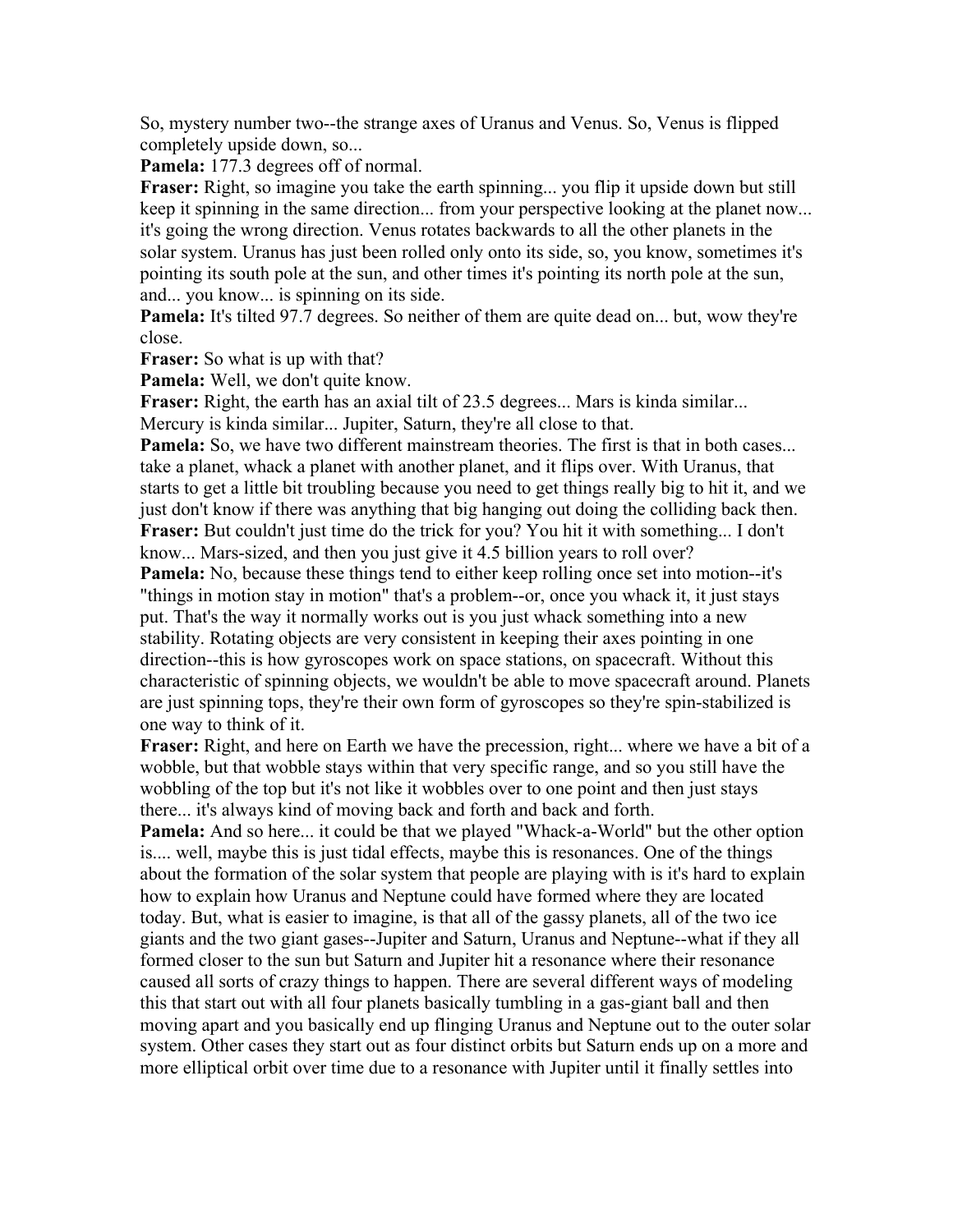an almost circular much larger orbit and in the process also flings Uranus and Neptune out to the outer solar system.

**Fraser:** So it's almost like you need one process to start the movement and then a second process to stop it. You need the start, and then you need the brakes... to kick on the brakes again to make it stop.

**Pamela:** And this is where ending the resonance is essentially putting the brakes on. **Fraser:** Right, right. Because, I mean, we have examples of asteroids that are tumbling in two directions... they're rotating and they're also tumbling because... and they'll never stop because nothing's ever stopping them from doing the tumbling part.

**Pamela:** Right. And with Venus it's thought that maybe some sort of a chaotic process where it was getting gravitationally beat up by the planet Earth in some ways was what got it into its situation. If you look at how long its day is... it's a resonance with how often Venus and Earth and the Sun all line up into a nice straight line. So it's possible that this is just the pull of gravity over time gradually tilting and tilting and flipping through all the different resonances in the solar system. Venus just happened to be the one that was susceptible to being put on its head.

**Fraser:** So why are Uranus and Venus... they're axial tilts off the plane of the ecliptic? It's a mystery. Alright, mystery number three... what is underneath the ice on Europa? **Pamela:** Hopefully water.

**Fraser:** Hopefully water... right, so once again, we've got the situation where Jupiter has its four Jovian moons: Io, Europa, Ganymede, Callisto, and the tidal flexing from the gravity of Jupiter is kinda squishing these moons and then... keeping them softer than they ought to be. With Io, it's full-blown volcanism with huge... magma and lava coming out, with Europa it's not quite as devastating, but you can see... astronomers are pretty certain that there's a shell of ice and underneath that is a great big liquid water ocean... maybe?

**Pamela:** Maybe. And this is what we're hoping. What we do know is that when you look at images of Europa, it's one of the most beautiful moons in the solar system, I think, it in many ways looks like some sort of a blown-glass ball covered in cracks in the glaze. It highlights in blues and in oranges in many of the different Galileo images. This strange little icy world is actually the reason that we plunged Galileo into the Jovian atmosphere. This moon, through cracks in its surface, is constantly resurfacing. What this means is craters that form on Europa don't get to stay there. They instead get filled in. Basically, a geophysical Zamboni is constantly clearing the ice of Europa.

**Fraser:** I was going to use the Zamboni reference! That's exactly what it is, right? Every now and then the ice gets all smoothed over again.

**Pamela:** Right, and the easiest way to explain this is the Zamboni method.... you just spray the sucker with liquid and the liquid refreezes and you're back to a nice smooth surface.

**Fraser:** And where's the spray coming from?

**Pamela:** And that's the question... we don't see it directly, but more likely we simply have this slow coming-up, this slow puddling... more like what you see if you go to Yellowstone and visit the bubbling mud pots than if you go and visit the geyser of Old Faithful. So somehow liquid is coming up to the surface, and if liquid is coming up to the surface, that means there is liquid below the surface.

**Fraser:** Right.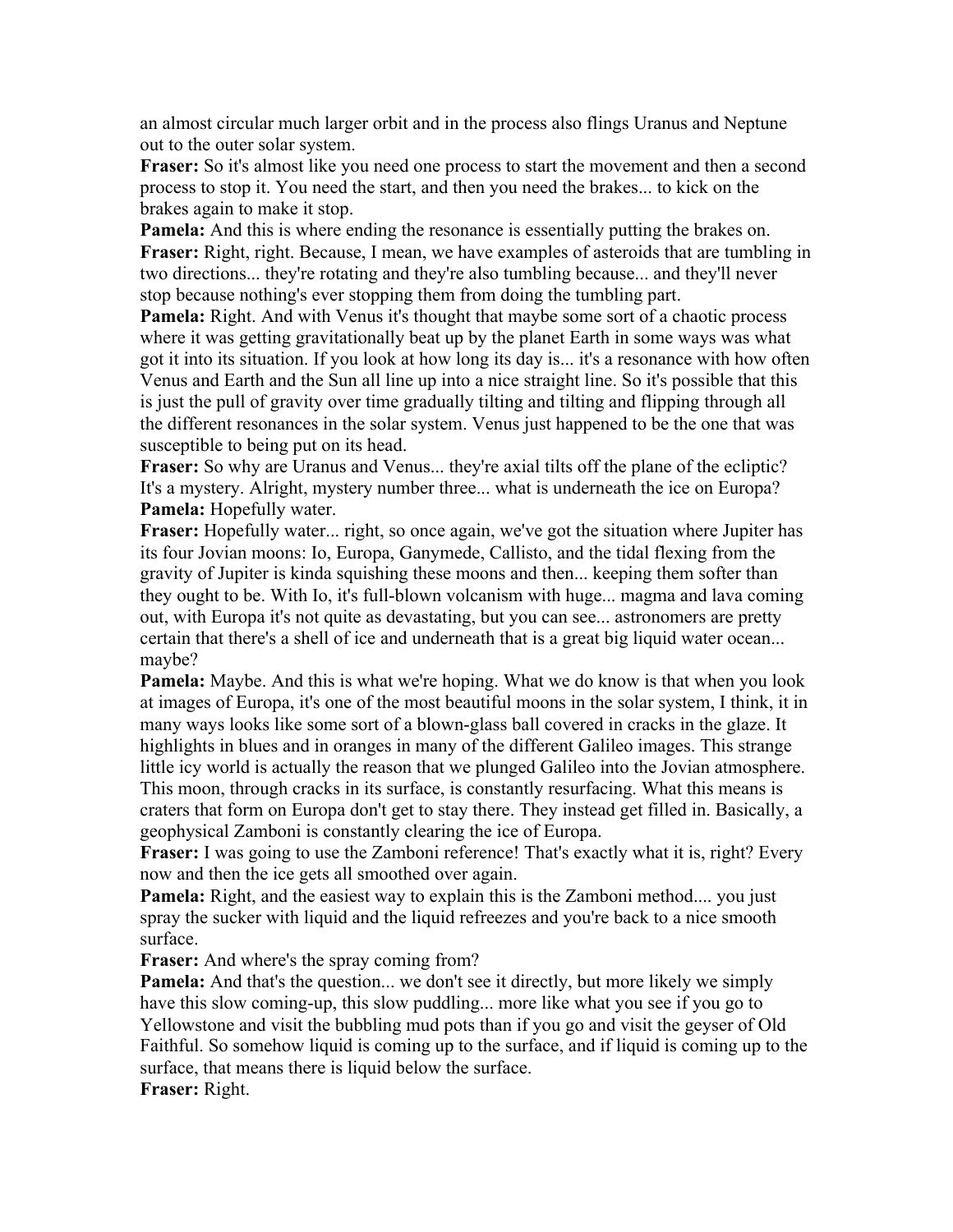**Pamela:** And the models... some of them say the ice is a kilometer deep, some of them say it's tens of kilometers deep... but no matter how deep it is, there's probably an active rocky core underneath that's doing the heating.

**Fraser:** Io... what's happening to Io is happening to the core of Europa... it's being flexed and heated, and putting out heat, but it's not turning into great big plumes of lava... it's just keeping this ocean warm.

**Pamela:** And the amazing thing to think about--and there are a few papers related to this- -is it could be that you have mid-European ocean volcanoes and basically lava plumes just like you find in the deep trenches here on the planet Earth. And it's those deep ocean plumes that are so rich with life that never sees any sunlight, so we know that this form of volcanism under water is capable of supporting life. This makes people wonder, very honestly, could there be life supported under the ice on Europa?

**Fraser:** Yeah, people don't realize you could destroy the sun and there would still be life on Earth.

**Pamela:** Until it cooled off...

**Fraser:** Until it cooled off, but for billions of years you would have the geothermal heat heating the oceans, keeping life going... no problem. So, who knows what's under there... Now, is there going to be any way that we're going to know? I know there were ideas to send a probe that could melt down through the ice and try to make its way down to the ocean.

**Pamela:** Like so many problems, this is one that comes strictly down to money. There are robots being designed and tested right now that, if you drop them into an underground lake, are capable of going down and on their own exploring and mapping what exists down beneath the surface of the planet Earth. Then they come back and they radio their results. So what we need is to develop a robot that takes this one step further and digs a hole for itself through the ice and drops itself into what is hopefully not too far down... liquid water, and then digs itself back up to the surface and beams its results back. **Fraser:** Or, leaves a tether behind, right... some kind of communication tether... it leaves that up on the surface, melts its way or bores its way down through the ice, gets down to the ocean, leaves that as a way to communicate and then travels down into the ocean to see what's below. It's a monumental engineering challenge to make that work.

**Pamela:** And beyond just the budget difficulties, anything that's swimming around underneath the ocean of Europa... or underneath the ice of Europa, rather... won't be able to use solar panels. To continue exploring the outer solar system, and to explore places where literally the sun doesn't shine, we need to use radioactive fuel cells, we need to use radioisotopes. Right now, here in the United States, we have a shortage of these. We're simply not developing the fuels that are needed to power spacecraft. A lot of international treaties govern what nuclear isotopes you develop and you process and you refine and all those other different things. And under treaty, it's unclear if we can create fuel cells we need for our space program.

**Fraser:** So, who knows... this is one of those situations where I'll bet you someone's going to come up with a clever way to analyze the ice on the surface and detect evidence of life's outputs... right? Micropoop in the ice on Europa... so we'll stay tuned on that one...

Ok, so next... mystery number four... what is creating the methane on Mars? Pamela: Yeah, we don't know that one either...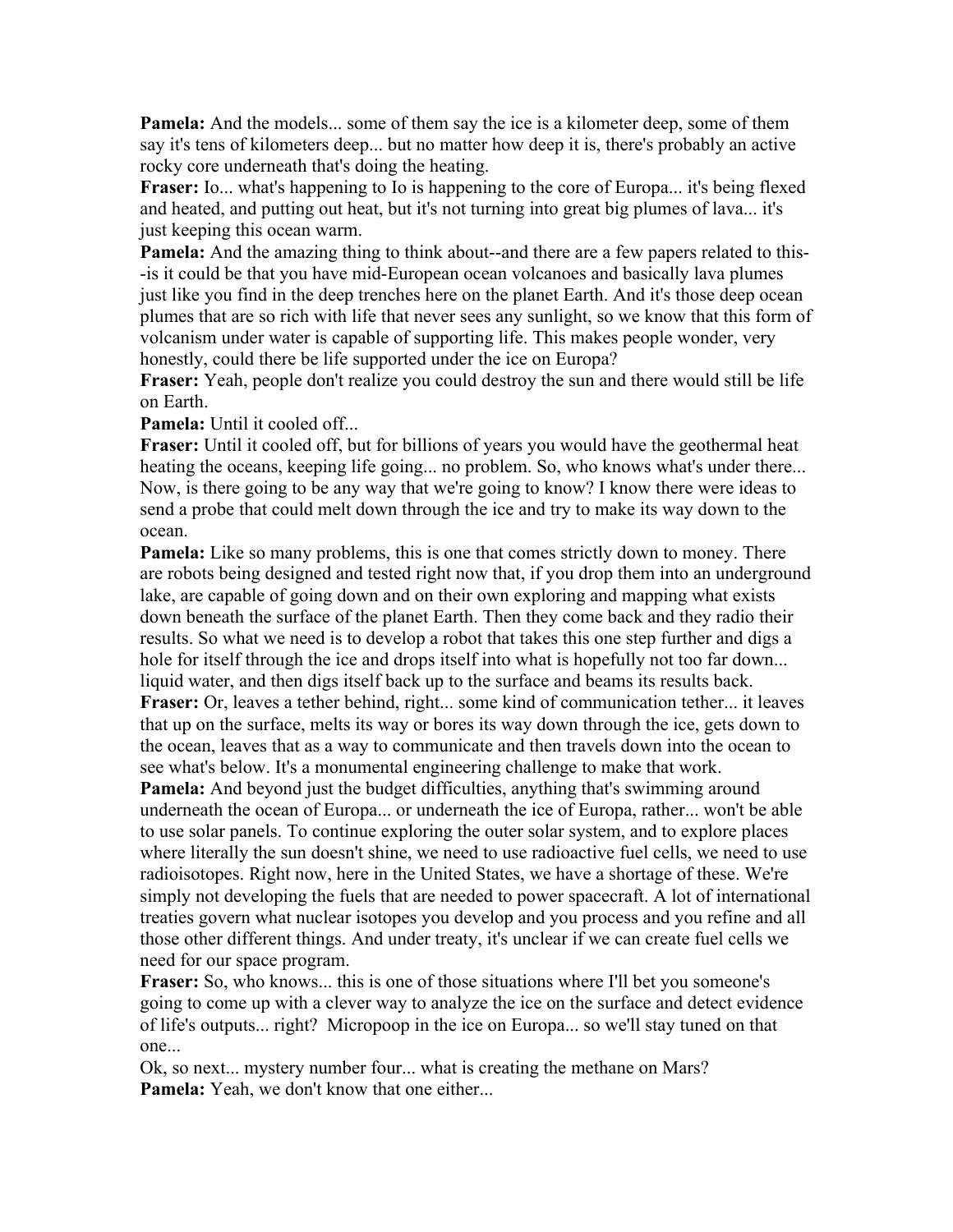**Fraser:** No, I know... but this is huge!

**Pamela:** This is one of those amazing discoveries!

**Fraser:** Yeah, so once again, to set the scene... the European Space Agency's Mars Express spacecraft discovered the faintest whiff of methane in the atmosphere of Mars. This is really shocking and surprising because methane is destroyed by sunlight in a very short period of time so there has to be some source replenishing the methane. What's creating it?

**Pamela:** And during the northern summer, they were actually finding as much as 30 parts per billion of methane in the Martian atmosphere, and methane is something that gets actively destroyed by the sun. Sunlight... ultraviolet light hits methane... methane stops being methane, it's happy to do that. So this is something that's being actively produced, and we only know of two sources of methane.

**Fraser:** Source number one?

**Pamela:** ...is lava, geophysical activity, something indicative of the planet being alive geophysically.

**Fraser:** And that would be very exciting to discover... we could see Olympus Mons erupt again...

**Pamela:** I'm not quite sure we could go that far... but it does mean that there is some sort of process going on that--well, it's always cool when rocks are alive--but the other process is... well, life produces methane. Meet a cow--you've met a methane-producer. Small biological entities, bacteria, single-celled organisms in all their different forms, there's many different ways to produce methane and so if Mars is as geophysically dead as we've been teaching for, well, as long as I've been alive, that means that there's methanogens or some other form of methane-producing life in Mars.

**Fraser:** And, I mean, if they can find that, the ramifications of that are gigantic. That means that there's life on Earth and there's life on Mars. And if there's life on two planets, then life could be all over the place in the universe. And you would, in theory, eventually be able to find the source and be able to study it and see if the two are connected. Did life begin on Earth and separately on Mars, or are they somehow interconnected? Do they share a common ancestor? The ramifications of this are mind-boggling. Now there are plans to get to the bottom of this mystery.

**Pamela:** Yes, and everything from the upcoming Mars Science Laboratory to most of the plans for the future for Mars all include going and digging in the surface and looking for signs of life. One of the most exciting ideas that I haven't seen any missions attached to yet, is going and... there's several different places that we've seen along the volcanoes on Mars skylights into deep dark caves that are likely completely protected from radiation. If we can go and explore in those caves... those caves may represent our best bet for places capable of supporting human colonies and supporting life that exists in the dark.

**Fraser:** And there's also been some orbital missions proposed that will map out the methane concentrations with more accuracy and try and even find out exactly where it's coming from.

**Pamela:** And everyone just wants to go dig... because who doesn't like digging in the dirt?

**Fraser:** Oh, for sure... but I mean this discovery... this could change everything. **Pamela:** Yes.